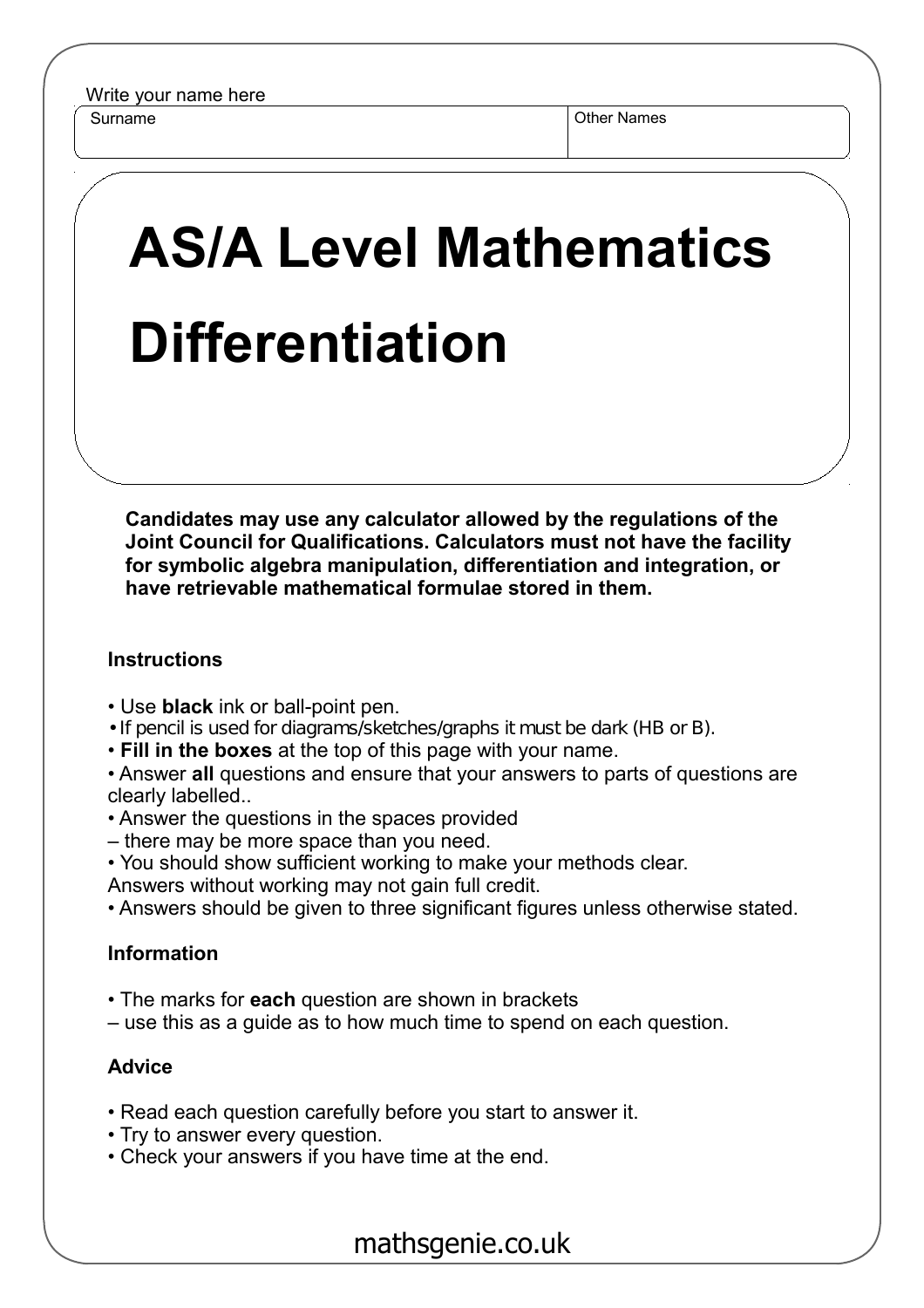| $\mathbf{1}$     | $y = 2x^3 + 5x^2 - 7x + 10$                                                                                 |                                   |
|------------------|-------------------------------------------------------------------------------------------------------------|-----------------------------------|
|                  | (a) Find $\frac{dy}{dx}$                                                                                    | (2)                               |
|                  | (b) Find the gradient of the curve when $x = 2$                                                             | (1)                               |
|                  |                                                                                                             | (Total for question 1 is 3 marks) |
| $\boldsymbol{2}$ | $y = 3x + \frac{1}{x}$                                                                                      |                                   |
|                  | (a) Find $\frac{dy}{dx}$                                                                                    | (2)                               |
|                  | (b) Find the $x$ coordinates of points where the gradient is zero.                                          | (2)                               |
|                  |                                                                                                             | (Total for question 2 is 4 marks) |
| 3                | $f(x) = 3x^{\frac{3}{2}} + \frac{3}{x^2} -6x$                                                               |                                   |
|                  | Find $f'(x)$                                                                                                |                                   |
|                  |                                                                                                             | (Total for question 3 is 4 marks) |
| 4                | $y = 4\sqrt{x} + \frac{1}{2x} + 10$                                                                         |                                   |
|                  | (a) Find $\frac{dy}{dx}$                                                                                    | (3)                               |
|                  | (b) Find $\frac{d^2y}{dx^2}$                                                                                | (2)                               |
|                  |                                                                                                             | (Total for question 4 is 5 marks) |
| 5                | $y = \frac{2x^2 - 5x + 3}{x}$                                                                               |                                   |
|                  | (a) Find $\frac{dy}{dx}$                                                                                    | (3)                               |
|                  | (b) Find the gradient when $x = 3$                                                                          | (1)                               |
|                  |                                                                                                             | (Total for question 5 is 4 marks) |
| 6                | $y = x^3 - 4x^2 - 3x + 9$                                                                                   |                                   |
|                  | (a) Find $\frac{dy}{dx}$                                                                                    | (2)                               |
|                  | (b) Find the range values of x for which $y$ is increasing                                                  | (3)                               |
|                  |                                                                                                             | (Total for question 6 is 5 marks) |
| 7                | A curve has the equation $y = 2x^3 + 9x^2 - 24x + 13$<br>Find the coordinates of the curve's local maximum. |                                   |
|                  |                                                                                                             | (Total for question 7 is 6 marks) |
|                  |                                                                                                             |                                   |